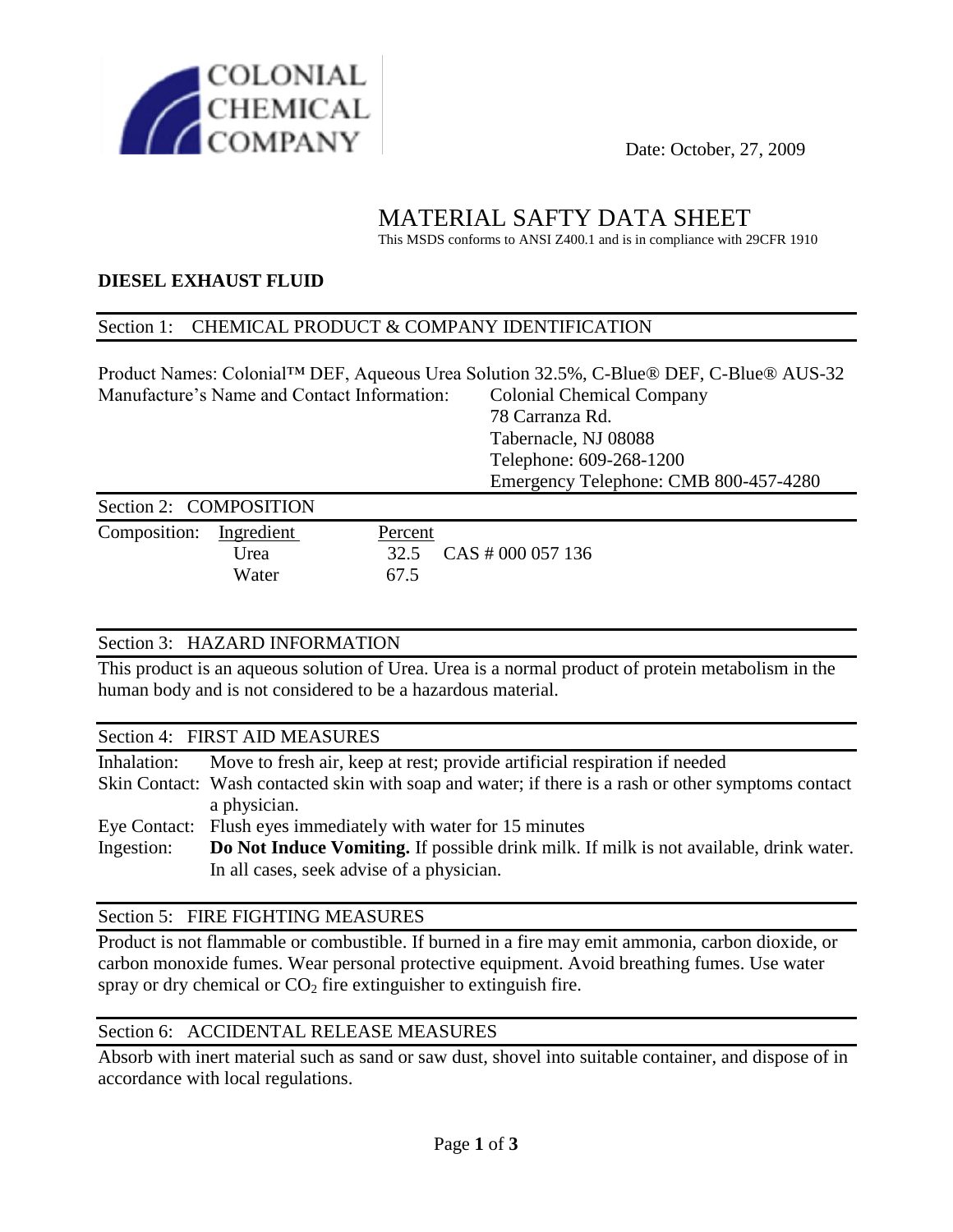

### Section 7: HANDLING & STORAGE

Handle in accordance with good industrial hygiene and safety practices. Wear personal protective equipment. Do not mix with nitric acid or other strong acids or bases. Store between 20 and 80°F.

### Section 8: EXPOSURE CONTROLS & PERSONAL PROTECTION

Use in a well ventilated area.

Industrial setting: Wear rubber gloves and safety glasses.

Retail setting: No hand or eye protection required under normal use.

#### Section 9: PHYSICAL & CHEMICAL PROPERTIES

Appearance: clear liquid Odor: none pH 7-9 Specific Gravity 1.09 @ 15°C Crystallization Point:  $-11^{\circ}C(12^{\circ}F)$ Water Solubility: Soluble

### Section 10: STABILITY & REACTIVITY

Stable at normal temperatures and pressures Ammonia may evolve over time at high temperatures. Reacts strongly with oxidizing agents and acids Hazardous polymerization will not occur

### Section11: TOXICOLOGICAL INFORMATION

 $LD50/oral/rat$  >2000 mg/kg Inhalation may cause irritation of respiratory tract Lenghty exposure may be irritating to skin and eyes

### Section 12: ECOLOGICAL INFORMATION

Miscible in water Readily biodegradable

### Section 13: DISPOSAL CONSIDERATIONS

Dispose of in accordance with local regulations

### Section 14: TRANSPORT INFORMATION

Not a hazardous material per DOT standards